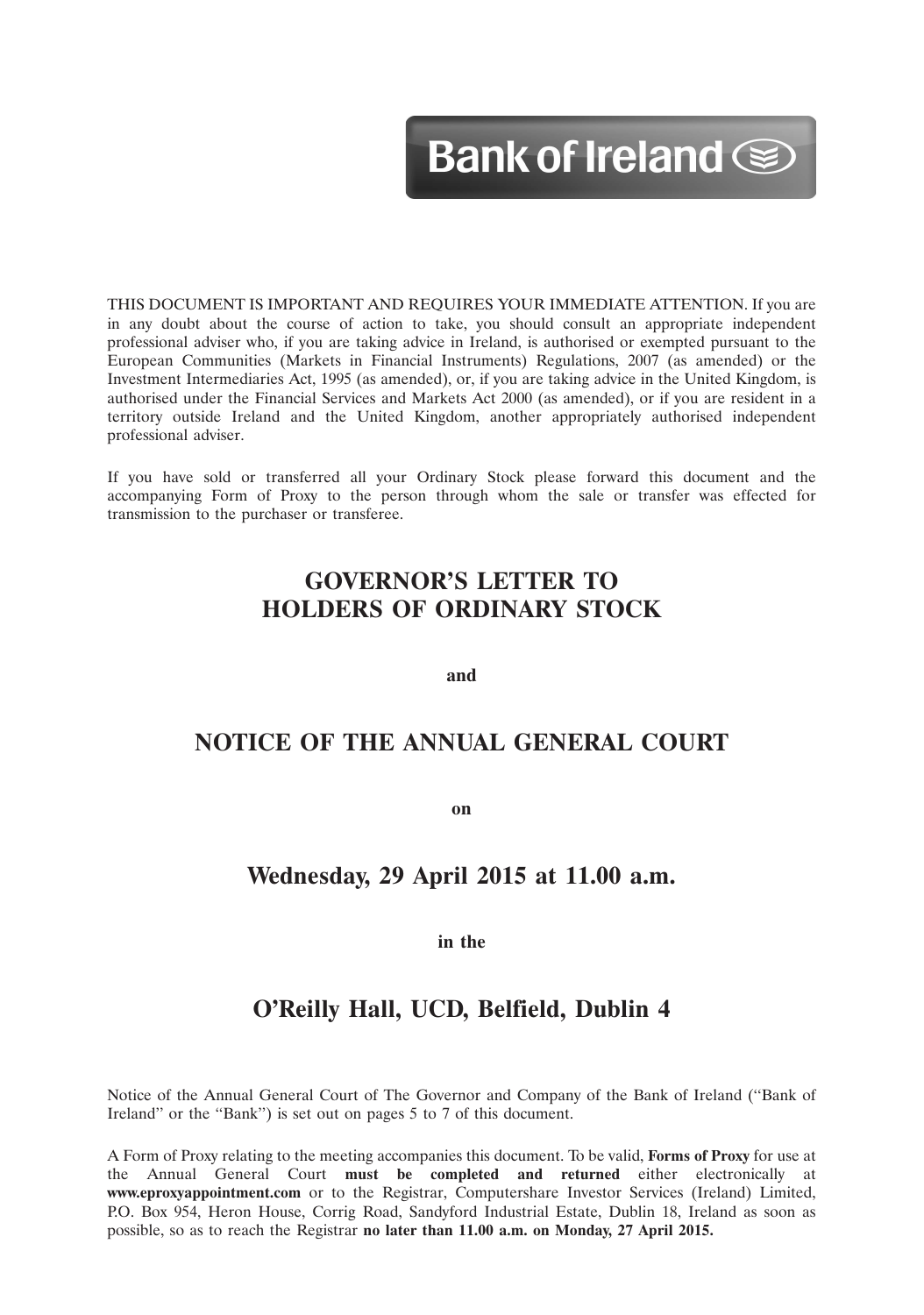# Bank of Ireland Separate

Governor **Bank of Ireland** 40 Mespil Road Dublin 4

12MAR201310073563

18 March 2015

Dear Stockholder,

Notice of the Annual General Court ("AGC") to be held at 11.00 a.m. on Wednesday, 29 April 2015, in the O'Reilly Hall, UCD, Belfield, Dublin 4 is set out on pages 5 to 7 of this document.

The following resolutions will be proposed at the AGC. I will comment on the resolutions as follows:

**Resolution 1** to consider the Report of the Directors, the Auditors' Report and the Accounts for the year ended 31 December 2014.

**Resolution 2** to consider the Report on Directors' Remuneration as set out on pages 140 to 148 of the Annual Report for the year ended 31 December 2014.

**Resolutions 3(a)—(j)** relate to the re-election of Directors as outlined below.

In accordance with the UK Corporate Governance Code, which recommends the annual re-election of Directors and subject to the Bank's Bye-Laws, all Directors are retiring at the AGC, with the exception of Tom Considine, who was nominated to the Court by the Minister for Finance.

### **Patrick O'Sullivan is not offering himself for re-election and will retire from the Court at the conclusion of the AGC. The following Directors, being eligible, are offering themselves for re-election: Kent Atkinson, Richie Boucher, Pat Butler, Patrick Haren, Archie G Kane, Andrew Keating, Patrick Kennedy, Brad Martin, Davida Marston and Patrick Mulvihill.**

Following evaluation, the Court has concluded that each Director standing for re-election makes a valued contribution to the deliberations of the Court, continues to be effective and demonstrates continuing commitment to their role. A biographical note in respect of each Director standing for re-election is contained in Appendix 1.

**Resolution 4** seeks the usual authority from Stockholders to enable the Directors to fix the remuneration of the Auditors.

Apart from the ordinary business outlined above, there are six items of special business as follows:

#### **Resolution 5—Renewal of authority to re-issue Treasury Stock**

Resolution 5 seeks to determine the re-issue price range at which stock purchased and held as Treasury Stock may subsequently be re-issued off-market. In accordance with Bye-Law 41, the minimum re-issue price of Treasury Stock for the purposes of any scheme (as defined in Bye-Law 41) will be the issue price provided for in such scheme and in all other circumstances the minimum re-issue price of Treasury Stock will be 95% of the average closing price of the stock on the Irish Stock Exchange for the five business days immediately preceding the day on which the stock is re-issued. The maximum re-issue price of Treasury Stock will be 120% of the average closing price of the stock on the Irish Stock Exchange for the five business days immediately preceding the day on which the stock is re-issued. The authority being sought will, if granted, remain in force until 29 October 2016 or the date of the AGC in 2016, whichever is the earlier, unless previously varied or renewed in accordance with company law.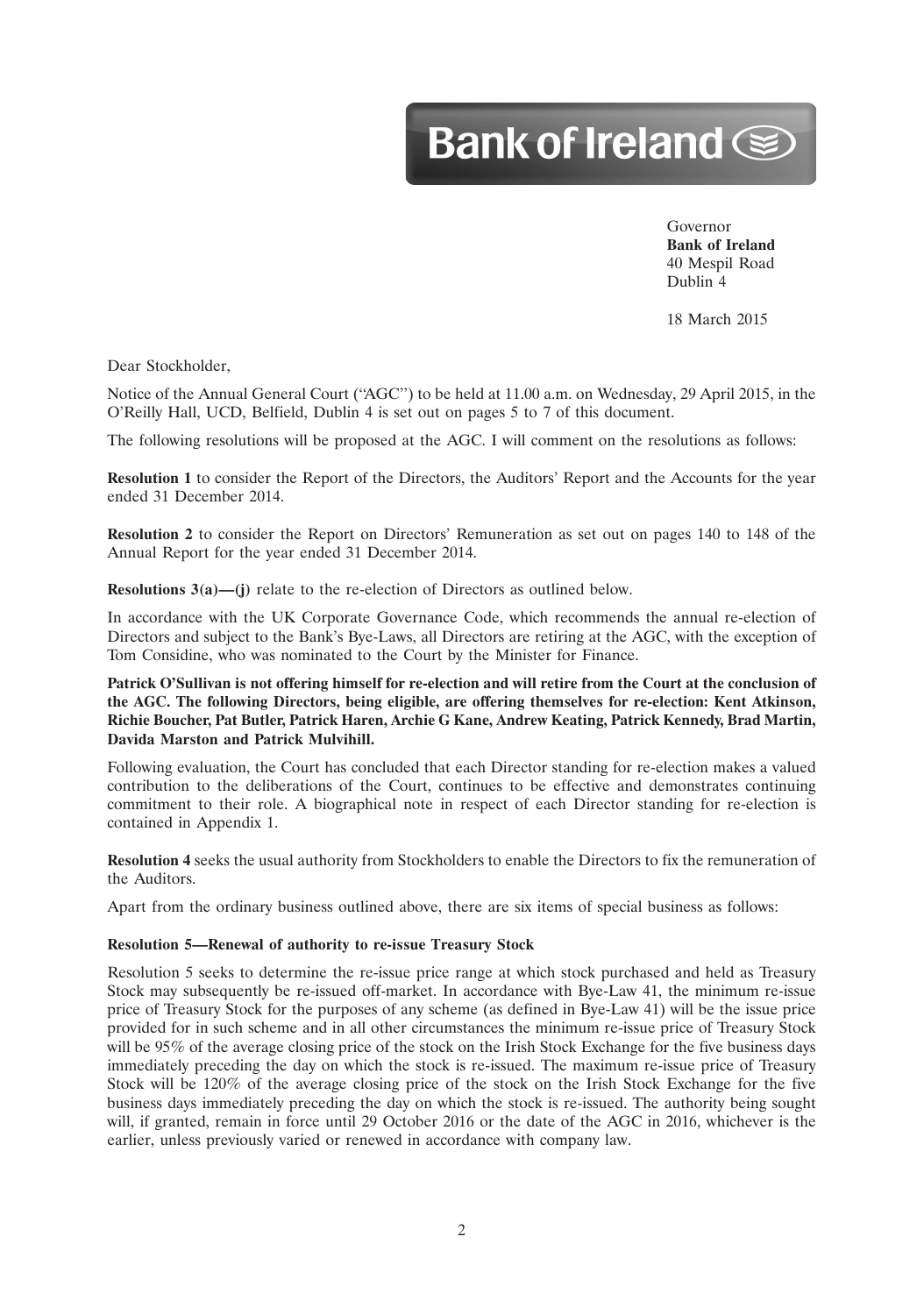As of the date of this letter, the Companies Act 2014 (the ''Act'') is not yet in effect. It is expected to be commenced before the AGC in 2016. The Act consolidates existing company law in Ireland and will make a number of amendments to existing legislation, including applying certain statutory provisions to the Bank which are not currently applicable to it. Reference is made to the Act in each of resolutions 5 to 9 to ensure that the resolutions passed at the 2015 AGC will continue to be effective after the commencement of the Act and prior to the date of the 2016 AGC.

#### **Resolution 6—Authority to allot Ordinary Stock**

The Act imposes a requirement on the Bank for the first time to seek Stockholder approval in order to be able to issue stock. As the Act is likely to commence before the AGC in 2016, resolution 6 is proposed to ensure that, with effect from the date of application of the relevant new statutory provisions to the Bank, the Bank will continue to be in a position to allot stock should the need arise in line with the Bank's current ability to do so.

Under resolution 6, the Directors are seeking the authority to allot up to 10,600,000,000 units of Ordinary Stock (representing approximately 33% of the existing issued Ordinary Stock as at 12 March 2015, being the latest practicable date before the publication of this document). Currently, the Bank has authority pursuant to its Bye-Laws to issue up to 100% of its authorised but unissued stock. The lower authority sought in this resolution represents the customary practice for Irish companies whose securities are admitted to trading on a stock exchange and who are subject to the equivalent existing statutory requirement.

The authority being sought, if granted, will remain in force until 29 July 2016 or the date of the AGC in 2016, whichever is the earlier. **There are currently no plans to issue any Ordinary Stock on foot of this authorisation.**

#### **Resolution 7—Renewal of authority to allot Ordinary Stock on a non-pre-emptive basis**

Under resolution 7, the Directors are seeking authority to allot up to 1,600,000,000 of the units of Ordinary Stock authorised pursuant to resolution 6 (representing approximately 5% of the issued Ordinary Stock as at 12 March 2015, being the latest practicable date before the publication of this document), for cash on a non-pre-emptive basis (i.e. other than on a pro rata basis to existing Stockholders). This approximates to a nominal amount of  $\epsilon$ 80 million and a value of  $\epsilon$ 582,400,000 based on the closing price of the Bank's Ordinary Stock on the Irish Stock Exchange at 12 March 2015. Resolution 7 is proposed as a special resolution.

The authority sought in this resolution 7 is consistent with the authority sought at AGCs in prior years and has been altered to align it with the statutory requirements contained in sections 1022 and 1023 of the Act in relation to non-pre-emptive issuances, which will apply to the Bank upon commencement of the Act.

The authorities being sought, if granted, will remain in force until 29 July 2016 or the date of the AGC in 2016, whichever is the earlier. **There are currently no plans to issue any Ordinary Stock on foot of this authorisation.**

### **Resolutions 8 and 9—Authority to allot Ordinary Stock on conversion or exchange of Additional Tier 1 Contingent Equity Conversion Notes**

In addition and separate to resolutions 6 and 7, under resolutions 8 and 9, the Directors are seeking a general authority in the terms of the resolutions to issue Additional Tier 1 Contingent Equity Conversion Notes (''AT1 ECNs'') and to allot Ordinary Stock issued upon conversion or exchange of AT1 ECNs without first offering them to existing Stockholders. If passed, the resolutions will authorise the Directors to issue AT1 ECNs and in the event of conversion of AT1 ECNs to allot Ordinary Stock on a non-pre-emptive basis up to an aggregate of 5,000,000,000 units of Ordinary Stock of  $\epsilon$ 0.05 each, which approximates to 15% of the issued Ordinary Stock of the Bank as at 12 March 2015, the latest practicable date before the publication of this document.

The authority sought in these resolutions will provide the Directors with a degree of flexibility to comply with, or maintain compliance with, regulatory capital requirements or targets applicable to the Bank or its subsidiaries (together the "Group").

AT1 ECNs are debt instruments that will convert or exchange the holder's claim into Ordinary Stock if a defined trigger event occurs. This trigger event will be defined in the terms and conditions of any future issuance but is expected to reference the Group's Common Equity Tier 1 (''CET1'') capital ratio. If the CET1 ratio falls below a specified level, the instrument will convert to Ordinary Stock. A non-viability event may also lead to a conversion or exchange of the AT1 ECNs into Ordinary Stock.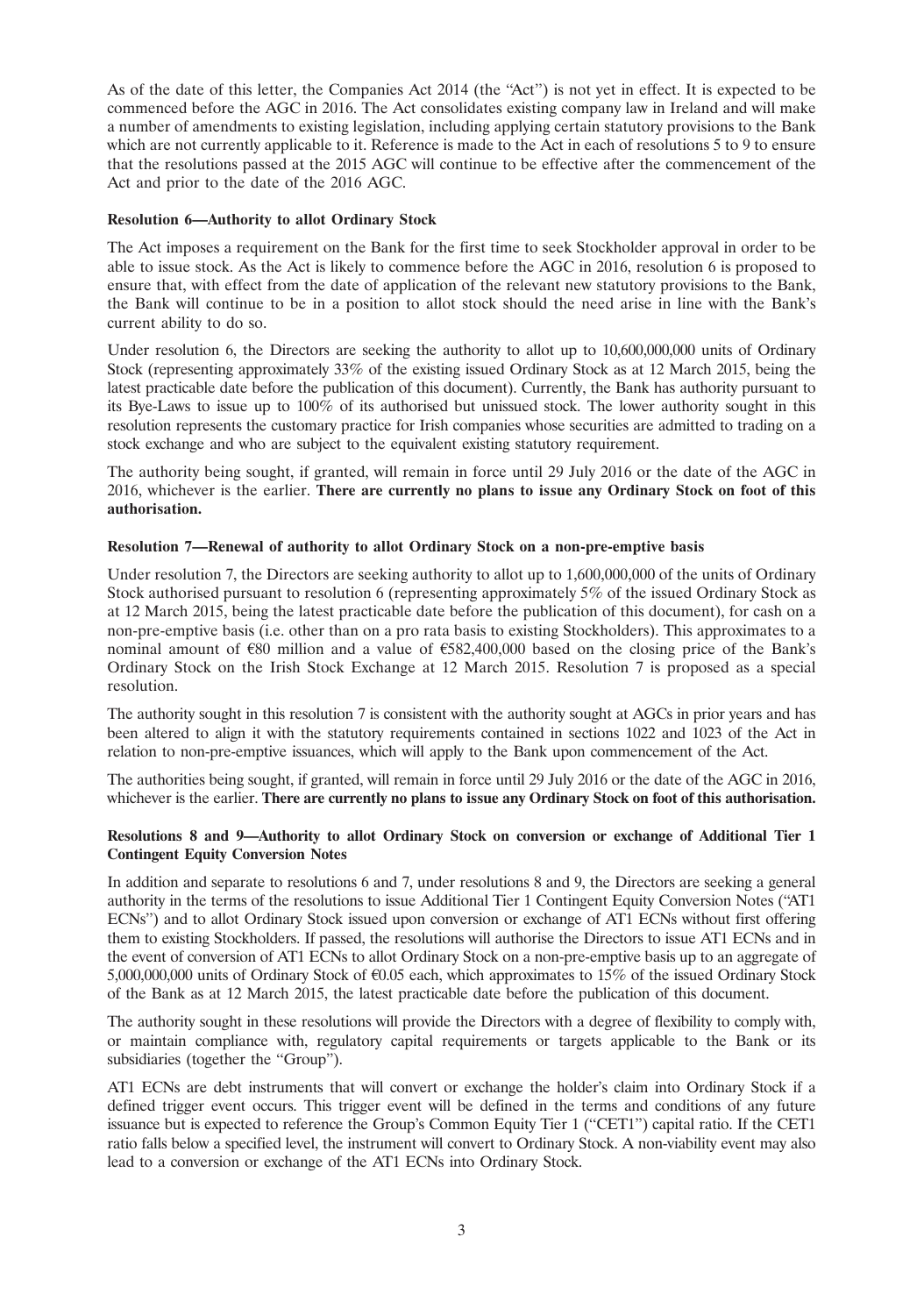The authority sought in these resolutions 8 and 9 is consistent with the authority sought at the AGC in 2014, but has been split into two resolutions to align the authorities with the statutory requirements of the relevant sections of the Act (sections 1021-1023), which will apply the relevant statutory requirements to the Bank for the first time.

The authority being sought will, if granted, remain in force until 29 July 2016 or the date of the AGC in 2016, whichever is the earlier, unless previously varied or renewed in accordance with company law. Resolution 8 authorises the issue of AT1 ECNs and resulting Ordinary Stock and is proposed as an ordinary resolution. Resolution 9 authorises the disapplication of statutory pre-emption rights in respect of such issuances and is proposed as a special resolution. The resolutions are in addition to the authorities sought in resolutions 6 and 7.

#### **Resolution 10—Renewal of authority to call an Extraordinary General Court on 14 days' notice for the passing of an ordinary resolution**

Resolution 10, if passed, will maintain the existing authority in the Bye-Laws which permits the Bank to convene an Extraordinary General Court on 14 clear days' notice in writing, where the purpose of the meeting is to consider an ordinary resolution. The additional flexibility afforded by this authority will only be used in limited and time sensitive circumstances where it would clearly be to the advantage of Stockholders as a whole.

#### **Recommendation**

The Directors believe that the above resolutions proposed to the AGC are in the best interests of the Bank and its Stockholders as a whole and accordingly recommend that you vote in favour of them, as they intend to do in respect of their own beneficial holdings amounting to 1,322,300 units of Ordinary Stock.

#### **Action to be taken**

You will find a Form of Proxy accompanying this document for use in connection with the AGC. The Form of Proxy (together with any power of attorney or other authority under which it is executed, or a notarially certified copy thereof) should be completed and returned as soon as possible to the Registrar, Computershare Investor Services (Ireland) Limited, P.O. Box 954, Heron House, Corrig Road, Sandyford Industrial Estate, Dublin 18, Ireland, or by submitting your proxy details electronically at **www.eproxyappointment.com** and in any event, in order to be valid, so as to arrive not later than 11.00 a.m. on Monday, 27 April 2015. Stockholders voting electronically will need their 5-digit PIN Number, Stockholder Reference Number and the Control Number, which are all printed on the enclosed Form of Proxy or furnished via email. The appointment of a proxy will not preclude a Stockholder from attending and voting in person at the AGC.

If you would like to submit a question in advance of the AGC, please send it by email to **agcquestions@boi.com** or send it in writing with your Form of Proxy to the Registrar by no later than four business days in advance of the AGC. I will respond to questions raised at the meeting when the item of business to which they relate is under consideration by the meeting. Any other questions submitted that are not related to the business of the meeting will be responded to subsequently by an appropriate executive.

Finally, in the interests of protecting the environment and promoting efficiency in Bank of Ireland, I would ask you to consider electing, through our Registrar at **www.computershare.com/ie/ecomms**, to receive your Stockholder documentation on-line as soon as it is published on our website. As well as being speedier and less bulky, you can access some or all of the information at your convenience.

Stockholders who have consented or have been deemed to consent to receive the Annual Report and other Stockholder communications electronically will receive notice of General Courts electronically.

**If you wish to attend the AGC, please detach your Attendance Card from your Form of Proxy and bring it with you to the meeting.**

Yours faithfully,

 $A.f.Kane$ 

**Archie G Kane** Governor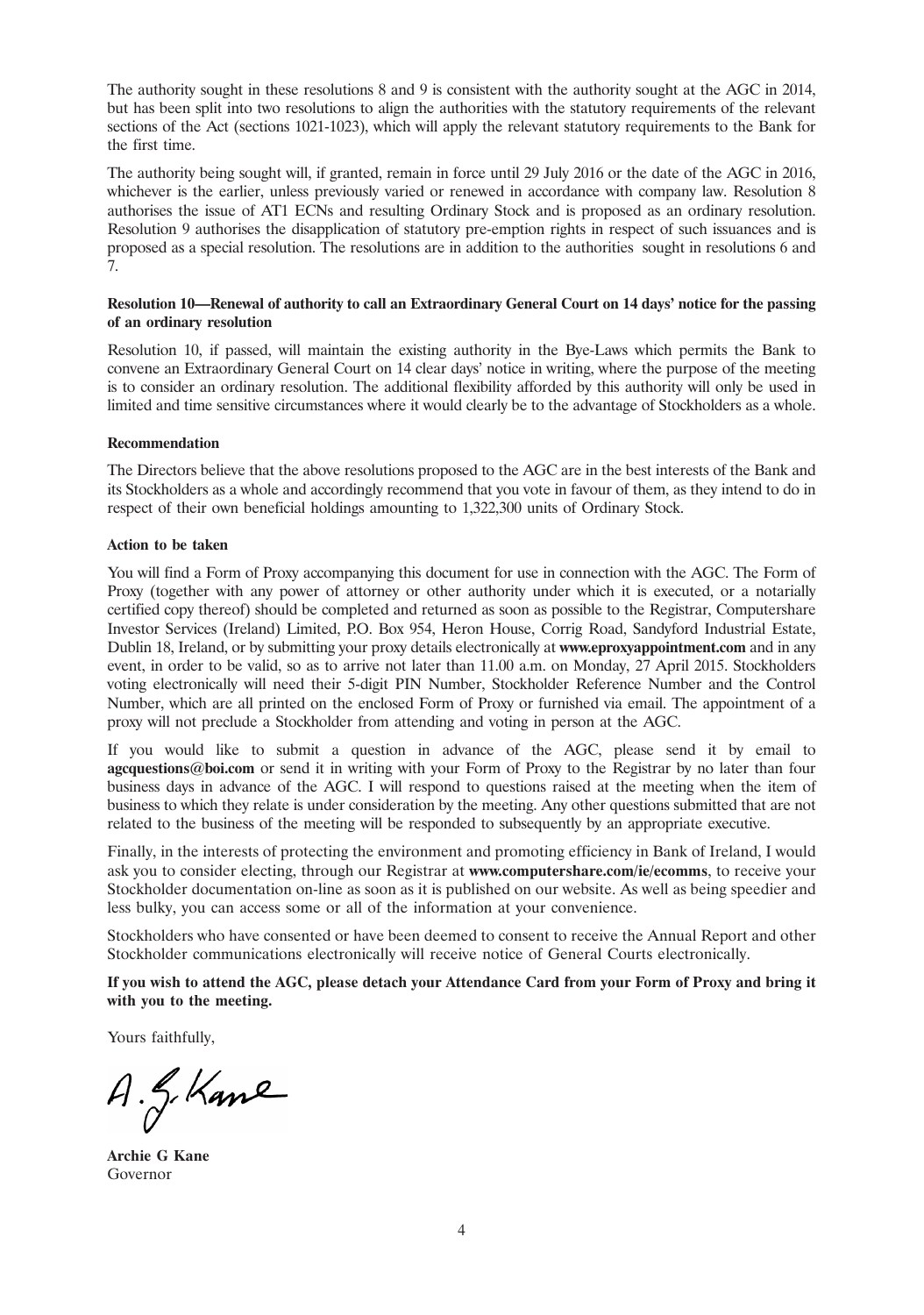#### **NOTICE OF THE ANNUAL GENERAL COURT**

**NOTICE IS HEREBY GIVEN that the Annual General Court (''AGC'') of The Governor and Company of the Bank of Ireland (the ''Bank'') will be held on Wednesday, 29 April 2015, at 11.00 a.m. in the O'Reilly Hall, UCD, Belfield, Dublin 4 for the following purposes:**

#### **ORDINARY BUSINESS**

- 1. To consider the Report of the Directors, the Auditors' Report and the Accounts for the year ended 31 December 2014.
- 2. To consider the Report on Directors' Remuneration for the year ended 31 December 2014.
- 3. To re-elect the following Directors, by separate resolutions:
	- (a) Kent Atkinson (f) Andrew Keating
	- (b) Richie Boucher (g) Patrick Kennedy
	- (c) Pat Butler (h) Brad Martin
	- (d) Patrick Haren (i) Davida Marston
	- (e) Archie G Kane (j) Patrick Mulvihill
- 
- 
- 
- -
- 4. To authorise the Directors to fix the remuneration of the Auditors.

#### **SPECIAL BUSINESS**

5. To consider and, if thought fit, pass the following resolution as a special resolution:

''THAT, for the purposes of Section 209 of the Companies Act, 1990 (the ''1990 Act''), the re-issue price range at which any units of Treasury Stock for the time being held by the Bank may be re-issued off-market shall be determined in accordance with Bye-Law 41 of the Bye-Laws of the Bank.

This resolution shall take effect and the authority hereby conferred shall be effective immediately and shall expire at the close of business on **29 October 2016** or on the date of the Annual General Court of the Bank in 2016, whichever is the earlier, unless previously varied or renewed in accordance with the provisions of Section 209 of the 1990 Act.

Upon the commencement of the Companies Act 2014 (or, if later, the date on which the corresponding section in such Act to section 209 of the 1990 Act is applied to the Bank) this resolution shall constitute a resolution within the meaning of that section of the 2014 Act.''

6. To consider and, if thought fit, pass the following resolution as an ordinary resolution:

''THAT the Directors be and are hereby generally and unconditionally authorised to exercise all the powers of the Bank to issue, allot, grant options over or otherwise dispose of ''relevant securities'' (being any stock issued by the Bank (other than stock issued pursuant to any employee stock issue or stock option scheme) or any right to subscribe for, or to convert any security into, stock in the Bank) of the Bank up to an aggregate of 10,600,000,000 units of Ordinary Stock of  $60.05$  each, provided that this authority shall expire at the close of business on the date of the Annual General Court of the Bank to be held in 2016 or on **29 July 2016**, whichever is earlier, save that the Bank may before such expiry make an offer or agreement which would or might require relevant securities to be allotted after such expiry, and the Directors may allot relevant securities in pursuance of such offer or agreement as if the power conferred hereby had not expired and provided that, upon the commencement of section 1021 of the Companies Act 2014 (or, if later, the date on which such section is applied to the Bank) this resolution shall constitute a resolution within the meaning of section 1021 of such Act.''

7. To consider and, if thought fit, pass the following resolution as a special resolution:

''THAT the Directors be and are hereby generally empowered to issue, allot, grant options over or otherwise dispose of ''equity securities'' (being Ordinary Stock (other than Ordinary Stock allotted as bonus shares or allotted pursuant to any employee stock issue or stock option scheme) or a right to subscribe for, or to convert any securities into, Ordinary Stock) of the Bank for cash pursuant to the authority conferred on the Directors by resolution 6 above on a non-pre-emptive basis up to an aggregate of 1,600,000,000 units of Ordinary Stock of  $\epsilon$ 0.05 each, provided that this authority shall expire at the close of business on the date of the Annual General Court of the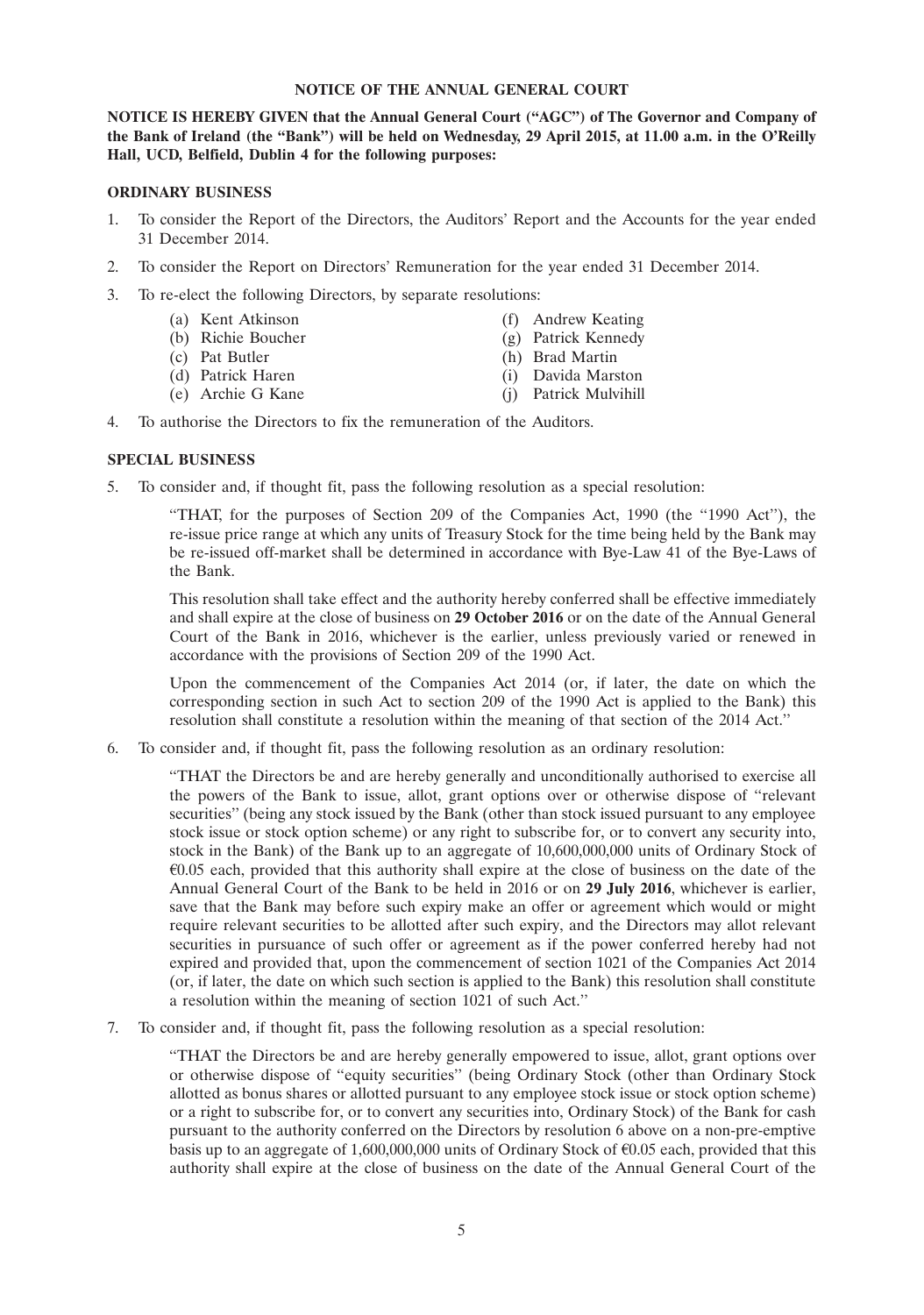Bank to be held in 2016 or **29 July 2016**, whichever is earlier, save that the Bank may before such expiry make an offer or agreement which would or might require such securities to be allotted after such expiry and the Directors may allot such securities in pursuance of such offer or agreement as if the power conferred hereby had not expired and provided that, upon the commencement of section 1023(3) of the Companies Act 2014 (or, if later, the date on which such section is applied to the Bank) this resolution shall constitute a resolution within the meaning of section 1023(3) disapplying section 1022(1) of such Act in accordance with the terms set out in this resolution.''

8. To consider and, if thought fit, pass the following resolution as an ordinary resolution:

''THAT in addition and separate to the authority granted by resolution 6, the Directors be and are hereby generally empowered to issue, allot, grant options over or otherwise dispose of:

- (a) Additional Tier 1 Contingent Equity Conversion Notes that automatically convert into or are exchanged for Ordinary Stock in the Bank in prescribed circumstances ("AT1 ECNs") where the Directors consider that such issuance of AT1 ECNs would be desirable in connection with, or for the purposes of, complying with or maintaining compliance with the regulatory capital requirements or targets applicable to the Bank and/or the Bank and its subsidiaries from time to time; and
- (b) Ordinary Stock pursuant to the conversion or exchange of AT1 ECNs,

or to agree to do any of the foregoing acts, PROVIDED THAT the power conferred by this resolution shall:

- (i) be limited to the issue, allotment, grant of options over or other disposal of Ordinary Stock up to a maximum aggregate nominal amount of 5,000,000,000 units of Ordinary Stock of  $E$ 0.05 each and of AT1 ECNs convertible or exchangeable into Ordinary Stock up to such maximum aggregate nominal amount;
- (ii) expire on **29 July 2016** or at the close of business on the date of the Annual General Court of the Bank to be held in 2016, whichever is the earlier, but so that the Bank may make offers and enter into agreements before the authority expires which would or might require AT1 ECNs or Ordinary Stock to be issued or allotted or rights to subscribe for or to convert or exchange any security into Ordinary Stock to be granted after the authority expires and the Directors may allot stock or grant such rights under any such offer as if the authority had not expired; and
- (iii) upon the commencement of section 1021 of the Companies Act 2014 (or, if later, the date on which such section is applied to the Bank) this resolution shall constitute a resolution within the meaning of section 1021 of such Act.''
- 9. To consider and, if thought fit, pass the following resolution as a special resolution:

''THAT in addition and separate to the authority granted by resolution 7, the Directors be and are hereby generally empowered to issue, allot, grant options over or otherwise dispose of ''equity securities'' (being Ordinary Stock (other than Ordinary Stock allotted as bonus shares or allotted pursuant to any employee stock issue or stock option scheme) or a right to subscribe for, or convert any securities into, Ordinary Stock, including AT1 ECNs (as defined in resolution 8) and any Ordinary Stock issued pursuant to the conversion or exchange of AT1 ECNs) of the Bank for cash pursuant to the authority conferred on the Directors by resolution 8 above on a non-pre-emptive basis up to a maximum aggregate amount provided for in paragraph (b)(i) of resolution 8, provided that:

- (a) this authority shall expire at the close of business on the date of the Annual General Court of the Bank to be held in 2016 or **29 July 2016**, whichever is earlier, but so that the Bank may make offers and enter into agreements before the authority expires which would or might require AT1 ECNs or Ordinary Stock to be issued or allotted or rights to subscribe or convert or exchange any security into Ordinary Stock to be granted after the authority expires and the Directors may allot stock or grant such rights under any such offer as if the authority had not expired; and
- (b) upon the commencement of section 1023(3) of the Companies Act 2014 (or, if later, the date on which such section is applied to the Bank) this resolution shall constitute a resolution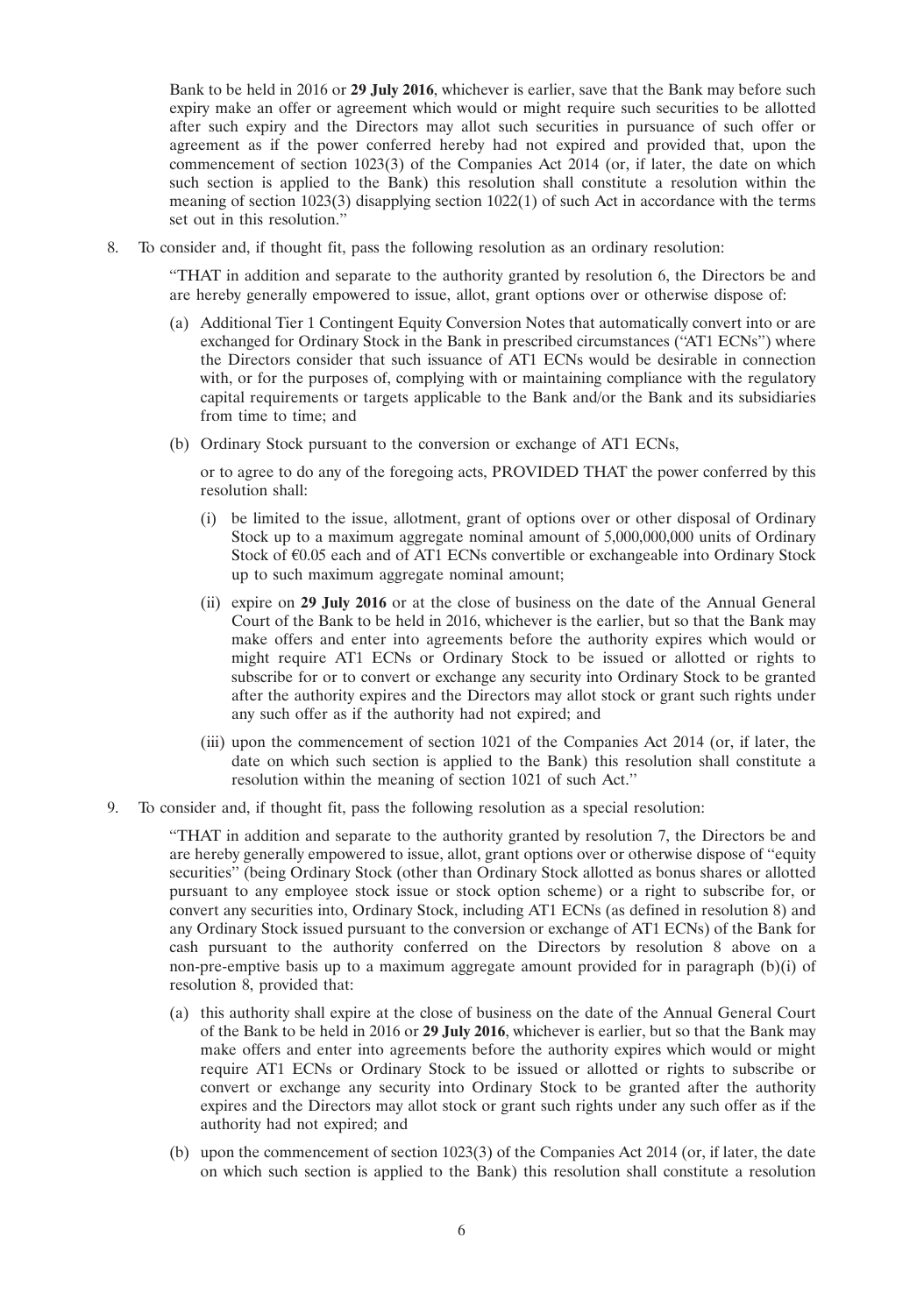within the meaning of section 1023(3) disapplying section 1022(1) of such Act in accordance with the terms set out in this resolution."

10. To consider and, if thought fit, pass the following resolution as a special resolution:

''THAT an Extraordinary General Court (other than an Extraordinary General Court called for the passing of a special resolution) may be called by not less than 14 clear days' notice in writing in accordance with Bye-Law 47 (b).''

**By Order Helen Nolan Group Secretary Bank of Ireland 40 Mespil Road**

**18 March 2015**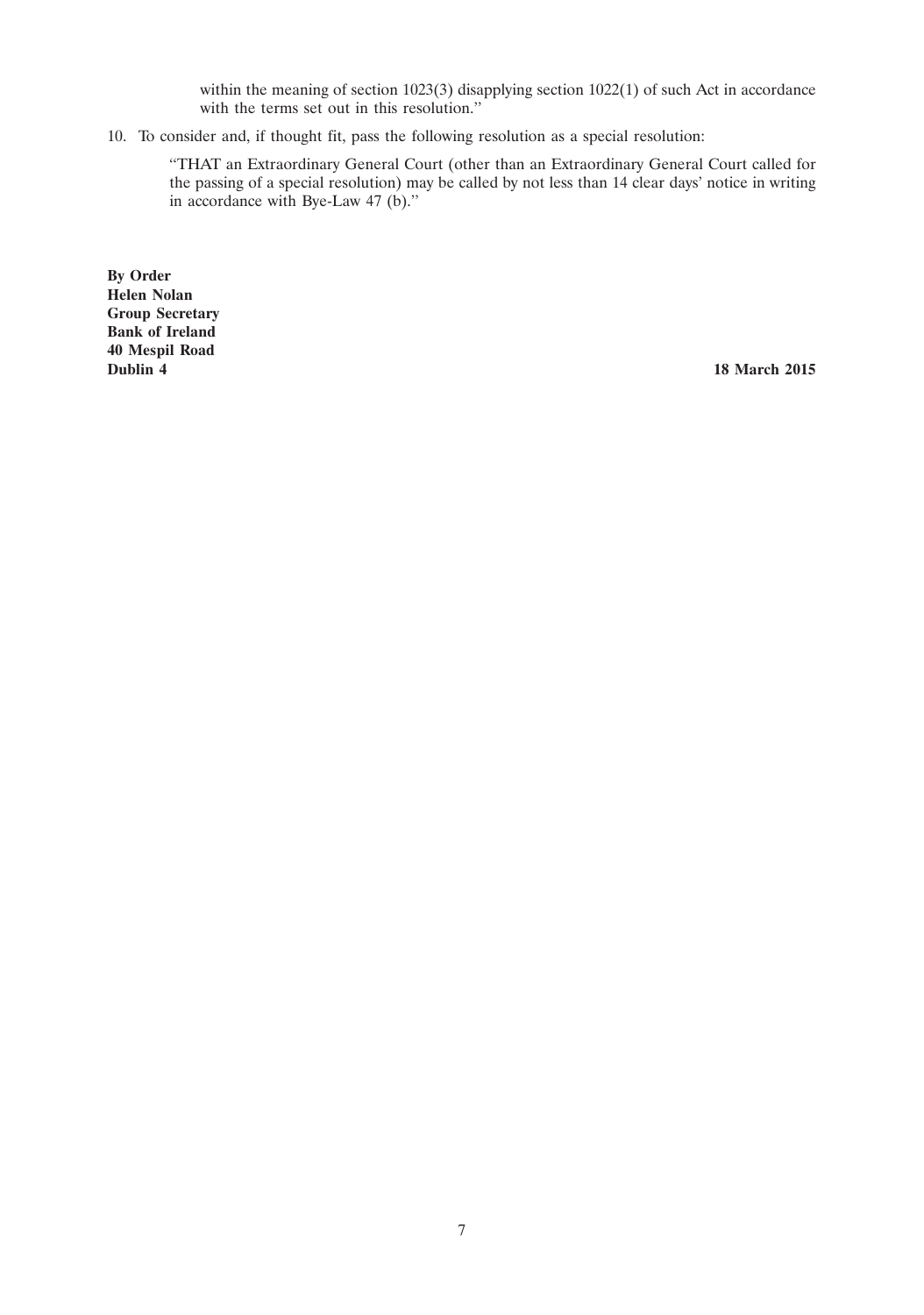### **Notes**

## **Entitlement to attend and vote**

- 1. Only those Stockholders who are holders of fully paid units of capital stock of the Bank and are registered on the Bank's register of members at:
	- 6 p.m. on 27 April 2015 (being the record date specified by the Bank for eligibility for voting pursuant to section 134A of the Companies Act 1963 and Regulation 14 of the Companies Act 1990 (Uncertificated Securities) Regulations, 1996); or
	- if the AGC is adjourned, at 6 p.m. on the day two days prior to the adjourned AGC

shall be entitled to participate and vote at the AGC.

## **Website giving information regarding the Annual General Court**

2. This AGC notice, details of the total number of shares and voting rights at the date of giving this notice, the documents to be submitted to the meeting, copies of any draft resolutions and copies of the forms to be used to vote by proxy are available on the Bank's website at: *www.bankofireland.com/investor*.

#### **Attending in person**

3. The AGC will be held at 11.00 a.m. If you wish to attend the AGC in person, you are recommended to attend at least 15 minutes before the time appointed for holding of the AGC to allow time for registration. Please bring the Attendance Card attached to your Form of Proxy and present it at the Stockholder registration desk before the commencement of the AGC.

#### **Electronic Participation**

4. Stockholders can appoint a proxy and give voting instructions electronically by logging on to the website of the Bank's Registrar, Computershare Investor Services (Ireland) Limited: *www.eproxyappointment.com* Stockholders will need their 5-digit PIN Number, Stockholder Reference Number and Control Number, which you will receive on your Form of Proxy or via email if you have elected to receive stockholder communications electronically.

# **Voting by Corporate Representatives**

5. Any corporation sole or body corporate which is a member of the Bank may, by a document executed by or on behalf of such corporation sole or resolution of its Directors or other governing body of such body corporate, authorise such individual as it thinks fit to act as its representative at any General Court of the Bank.

Any individual so authorised shall not be entitled to appoint a proxy but shall otherwise be entitled to exercise the same powers on behalf of the corporation sole or body corporate which they represent as that representative could exercise if they were an individual member of the Bank present in person.

### **Appointment of proxies**

- 6. A Stockholder who is entitled to attend, speak, ask questions and vote at the AGC is entitled to appoint a proxy to attend, speak, ask questions and vote instead of him. A Stockholder may appoint more than one proxy to attend, speak, ask questions and vote at the AGC in respect of stock held in different securities accounts. A Stockholder acting as an intermediary on behalf of one or more clients may grant a proxy to each of its clients or their nominees provided each proxy is appointed to exercise rights attached to different stock held by that Stockholder. A proxy need not be a Stockholder of the Bank. If you wish to appoint more than one proxy then please contact the Bank's Registrar, Computershare Investor Services (Ireland) Limited, on +353 1 247 5414 or via electronic means by sending an email to the Registrar at *clientservices@computershare.ie*
- 7. A Form of Proxy for use by Stockholders is enclosed with this Notice of AGC (or is otherwise being delivered to Stockholders). Completion of a Form of Proxy (or submission of proxy instructions electronically) will not prevent a Stockholder from attending the AGC and voting in person should they wish to do so.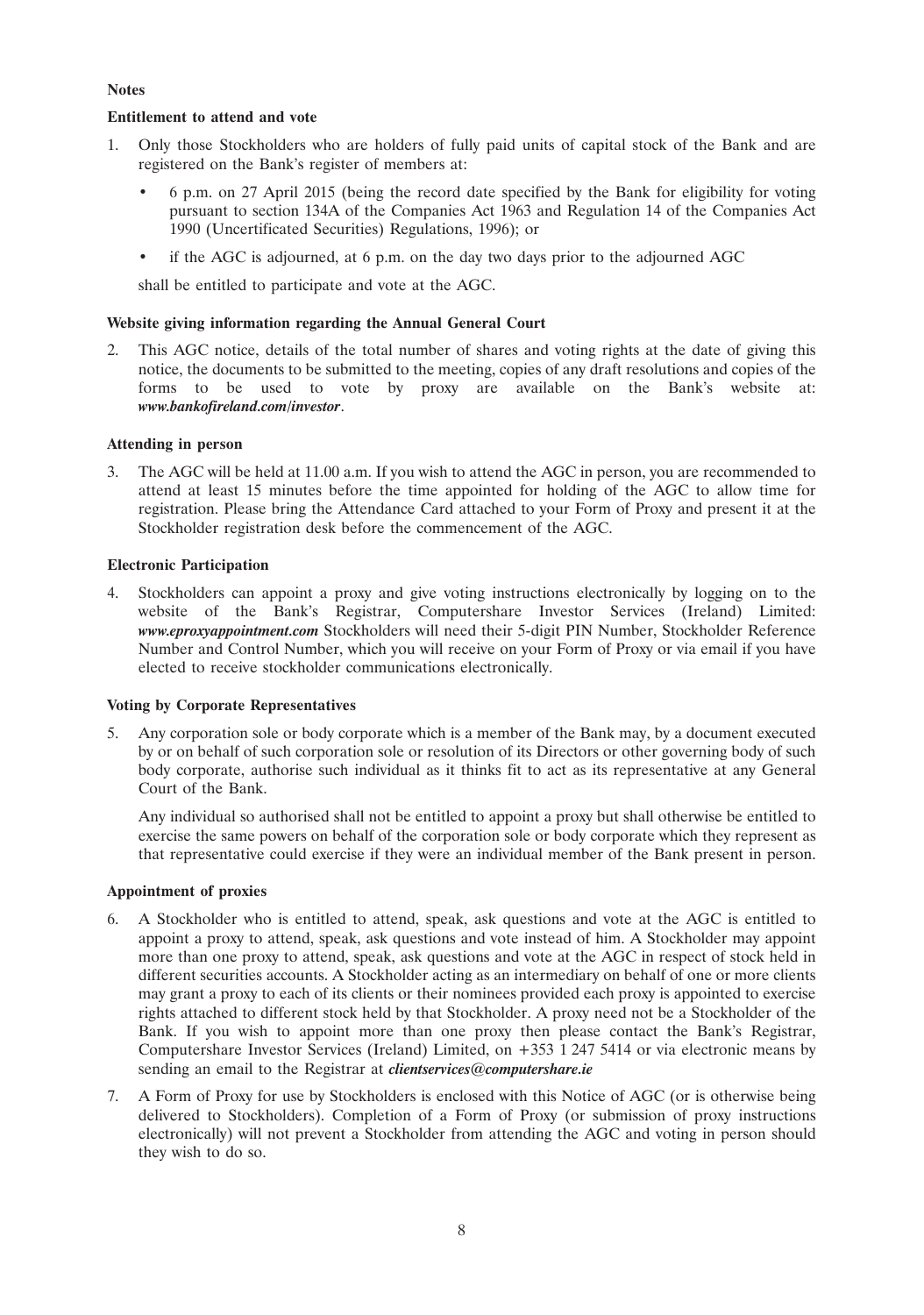8. In the case of joint holders, the vote of the senior who tenders a vote, whether in person or by proxy, will be accepted to the exclusion of the votes of the other registered holder(s) and, for this purpose, seniority will be determined by the order in which the names appear on the register of members.

#### **Completion of a Form of Proxy**

9. To be valid, a Form of Proxy and any power or other authority under which it is executed (or a duly certified copy of any such power or authority) must be lodged with the Bank's Registrar, Computershare Investor Services (Ireland) Limited, P.O. Box 954, Heron House, Corrig Road, Sandyford Industrial Estate, Dublin 18, Ireland not later than 48 hours before the AGC or adjourned AGC or (in the case of a poll taken otherwise than at or on the same day as the AGC or adjourned AGC) at least 48 hours before the time appointed for the taking of a poll.

#### **Appointment of a proxy by a CREST Member**

- 10. CREST Members who wish to appoint a proxy or proxies by utilising the CREST electronic proxy appointment service may do so for the AGC and any adjournment(s) thereof by following the procedures laid down in the CREST Manual. CREST Personal Members or other CREST Sponsored Members, and those CREST Members who have appointed a voting service provider(s) should refer to their CREST Sponsor or voting service provider(s), who will be able to take appropriate action on their behalf.
- 11. In order for a proxy appointment or instruction made by means of CREST to be valid, the appropriate CREST message (a ''CREST Proxy Instruction'') must be properly authenticated in accordance with EUI's (Euroclear UK and Ireland) specifications and must contain the information required for such instructions, as described in the CREST Manual. The message (whether it constitutes the appointment of a proxy or an amendment to the instruction given to a previously appointed proxy) must be transmitted so as to be received by the Bank's Registrar, Computershare Investor Services (Ireland) Limited, (ID Number 3RA50) by the latest time(s) for receipt of proxy appointments specified in this Notice of AGC or adjourned AGC. For this purpose, the time of receipt will be taken to be the time (as determined by the time stamp applied to the message by the CREST Applications Host) from which Computershare Investor Services (Ireland) Limited is able to retrieve the message by enquiry to CREST in the manner prescribed by CREST.
- 12. CREST Members and, where applicable, their CREST Sponsors or voting service provider(s) should note that EUI does not make available special procedures in CREST for any particular messages. Normal system timings and limitations will therefore apply in relation to the input of CREST Proxy Instructions. It is the responsibility of the CREST Member concerned to take (or, if the CREST Member is a CREST Personal Member or Sponsored Member or has appointed a voting service provider(s), to procure that his CREST Sponsor or voting service provider(s) take(s)) such action as shall be necessary to ensure that a message is transmitted by means of the CREST system by any particular time. In this connection, CREST Members and, where applicable, their CREST Sponsors or voting service provider(s) are referred, in particular, to those sections of the CREST Manual concerning practical limitations of the CREST system and timings. The Bank may treat as invalid a CREST Proxy Instruction in the circumstances set out in Regulation  $35(5)(a)$  of the Companies Act 1990 (Uncertificated Securities) Regulations, 1996.

#### **Questions at the Annual General Court**

- 13. Under section 134C of the Companies Act, 1963, the Bank must (subject to any reasonable measures the Bank may take to identify Stockholders) answer any question you ask relating to the business being dealt with at the AGC unless:
	- (i) answering the question would interfere unduly with the preparation for the AGC or the confidentiality and business interests of the Bank; or
	- (ii) the answer has already been given on the Bank's website in a question and answer format; or
	- (iii) it appears to the Chairman of the AGC that it is undesirable in the interests of the good order of the meeting that the question be answered.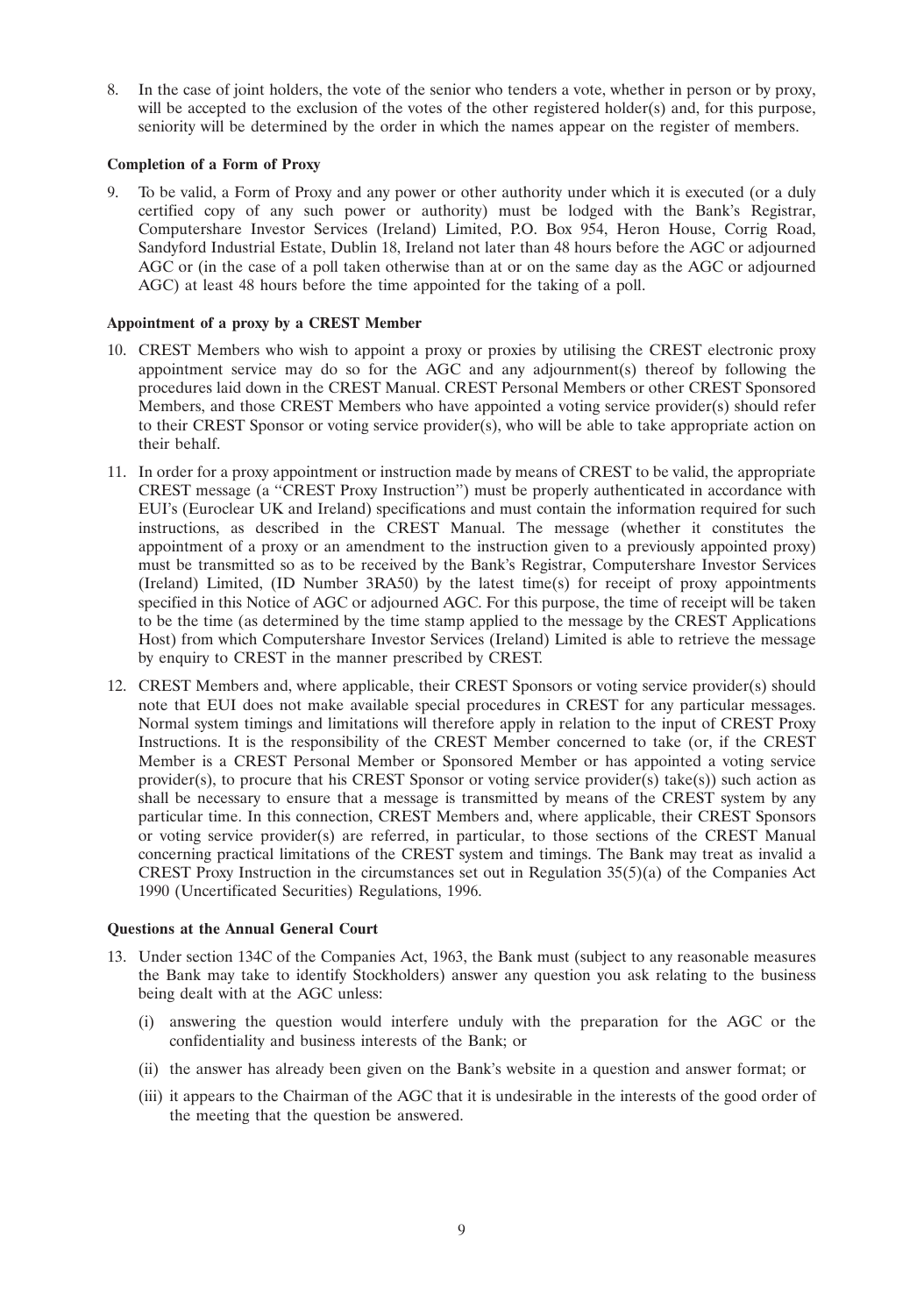#### **Submission of questions**

14. If you wish to submit a question in advance of the AGC, please send your question(s) in writing by email to **agcquestions@boi.com** or send it in writing with your Form of Proxy to the Registrar by no later than four business days in advance of the AGC.

#### **Stockholders' right to table draft resolutions**

- 15. Stockholders holding 3% or more of the units of Ordinary Stock may table a draft resolution for an item on the agenda in accordance with the terms of section 133B of the Companies Act, 1963, subject to any contrary provision in company law. In order to exercise this right, the full text of the draft resolution and the agenda item to which it relates (or, if supporting a draft resolution tabled by another Stockholder, clearly identifying the draft resolution and agenda item which is being supported) must be received by the Secretary at Bank of Ireland, 40 Mespil Road, Dublin 4 or by email to agcquestions@boi.com no later than 42 days in advance of the AGC. Furthermore, Stockholders are reminded that there are provisions in company law which impose other conditions on the right of Stockholders to propose resolutions at any General Court of the Bank.
- 16. Stockholders holding 3% or more of the units of Ordinary Stock may put an item on the agenda of the AGC in accordance with Section 133B of the Companies Act, 1963. In order to exercise this right, written details of the item the Stockholders wish to have included in the AGC agenda together with a written explanation as to why the item is to be included in the agenda or a draft resolution to be adopted at the AGC must be received by the Secretary no later than 42 days in advance of the AGC.

#### **Voting on a Poll**

17. Pursuant to Section 138 of the Companies Act, 1963 where a poll is taken at the AGC, a Stockholder, present in person or by proxy, holding more than one unit of stock need not use all his/her votes or cast his/her votes in the same way.

### **Outstanding Stock Options**

18. As at 12 March 2015 (being the latest practicable date prior to publication of this Notice), the outstanding stock options issued by the Bank would result in the issue of 491,137 new units of Ordinary Stock if such stock options were to be exercised.

#### **Preference Stockholders**

19. Holders of the Sterling Preference Stock and euro Preference Stock, although entitled to receive copies of the Annual Report and Notice of any General Court, are not entitled to attend and vote at this meeting in respect of their holding of such stock.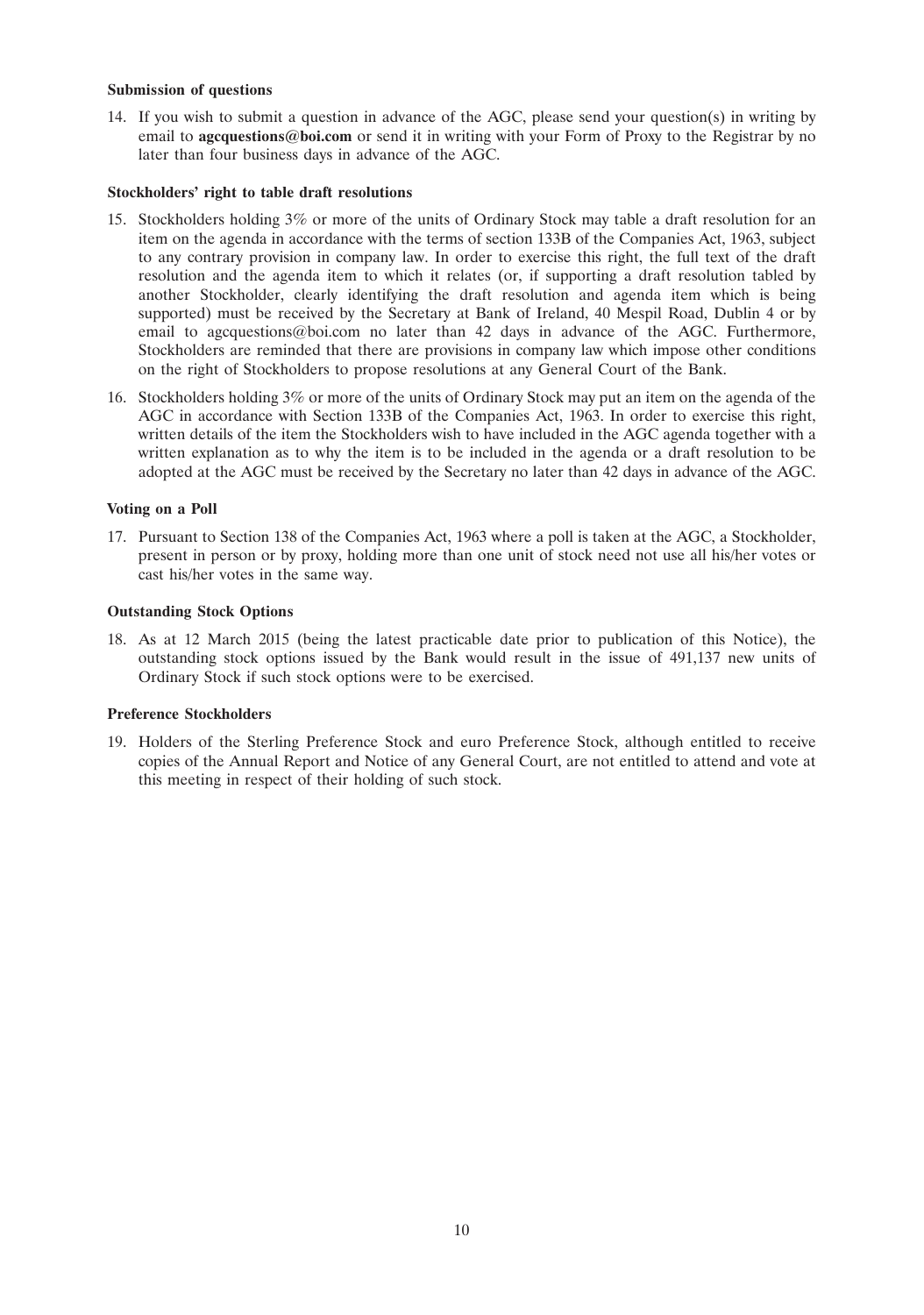### **Appendix 1**

# **Kent Atkinson**

### Non-executive Director

Kent was Group Finance Director of Lloyds TSB Group between 1994 and 2002. Prior to that, he held a number of senior executive appointments in Retail Banking with Lloyds, including Regional Executive Director for their South East region, and worked for twenty two years in South America and the Middle East with the Group.

In addition to his extensive commercial and financial executive experience in the financial services industry, Kent has significant experience as a Non-executive Director across a range of international companies. He currently serves as Senior Independent Director and Chairman of the Audit Committee of UK Asset Resolution Limited (which includes Bradford & Bingley plc and NRAM plc). Previous board appointments include Coca-Cola HBC AG, Cookson Group plc, Gemalto N.V., Standard Life plc, Telent plc (formerly Marconi plc) and Millicom International Cellular S.A.

Kent has significant experience in governance, risk management and financial oversight, including in the capacity of Senior Independent Director, Chair of Audit Committee of a number of entities, and as a member of Risk, Strategy and M&A, Remuneration and Nomination Committees.

**Term of Office:** Appointed to the Court in January 2012 (3 years).

**Independent:** Yes

**External Appointments:** Member of the Board of UK Asset Resolution Limited (which includes Bradford & Bingley plc and NRAM plc), where he is the Senior Independent Director, Chairman of the Audit Committee and a member of the Risk Committee.

**Committee Membership:** Member of the Group Audit Committee since January 2012 (3 years) and Chairman since April 2012. Member the Court Risk Committee since January 2012 (3 years).

# **Richie Boucher**

Group Chief Executive Officer, Executive Director

Richie was appointed Group Chief Executive Officer in 2009. He joined the Group as Chief Executive, Corporate Banking in December 2003 from Royal Bank of Scotland. He was appointed Chief Executive, Retail Financial Services Ireland in January 2006. He is a past President of the Institute of Banking in Ireland (2008) and of the Irish Banking Federation (2006).

Richie has over thirty years' experience in all aspects of financial services. He has held a number of key senior management roles within the Bank of Ireland, Royal Bank of Scotland and Ulster Bank through which he has developed extensive leadership, strategy development, financial, people, operational and risk management skills. He is a Fellow of the Institute of Banking.

**Term of Office:** Appointed to the Court in October 2006 (8.5 years) and appointed Group Chief Executive Officer in February 2009 (6 years).

**Independent:** No **External Appointments:** None **Committee Membership:** None

# **Pat Butler**

Non-executive Director

Pat is a partner of The Resolution Group, a financial services investment firm specialising in large scale restructuring. Prior to this he spent twenty five years with McKinsey & Co., where he was a senior Director and led the firm's UK Financial Services Practice and its EMEA Retail Banking Practice. At McKinsey & Co., he advised banks, insurance companies and asset managers in the UK, US, Australia, South Africa, Middle East and several European countries, as well as a range of companies outside financial services, on issues of strategy, operations, performance improvement and organisation.

Pat has considerable strategic experience in a broad range of industries with an international profile, and an in-depth strategic and operational knowledge of the European and International Banking sector in particular. He is a Fellow of Chartered Accountants Ireland.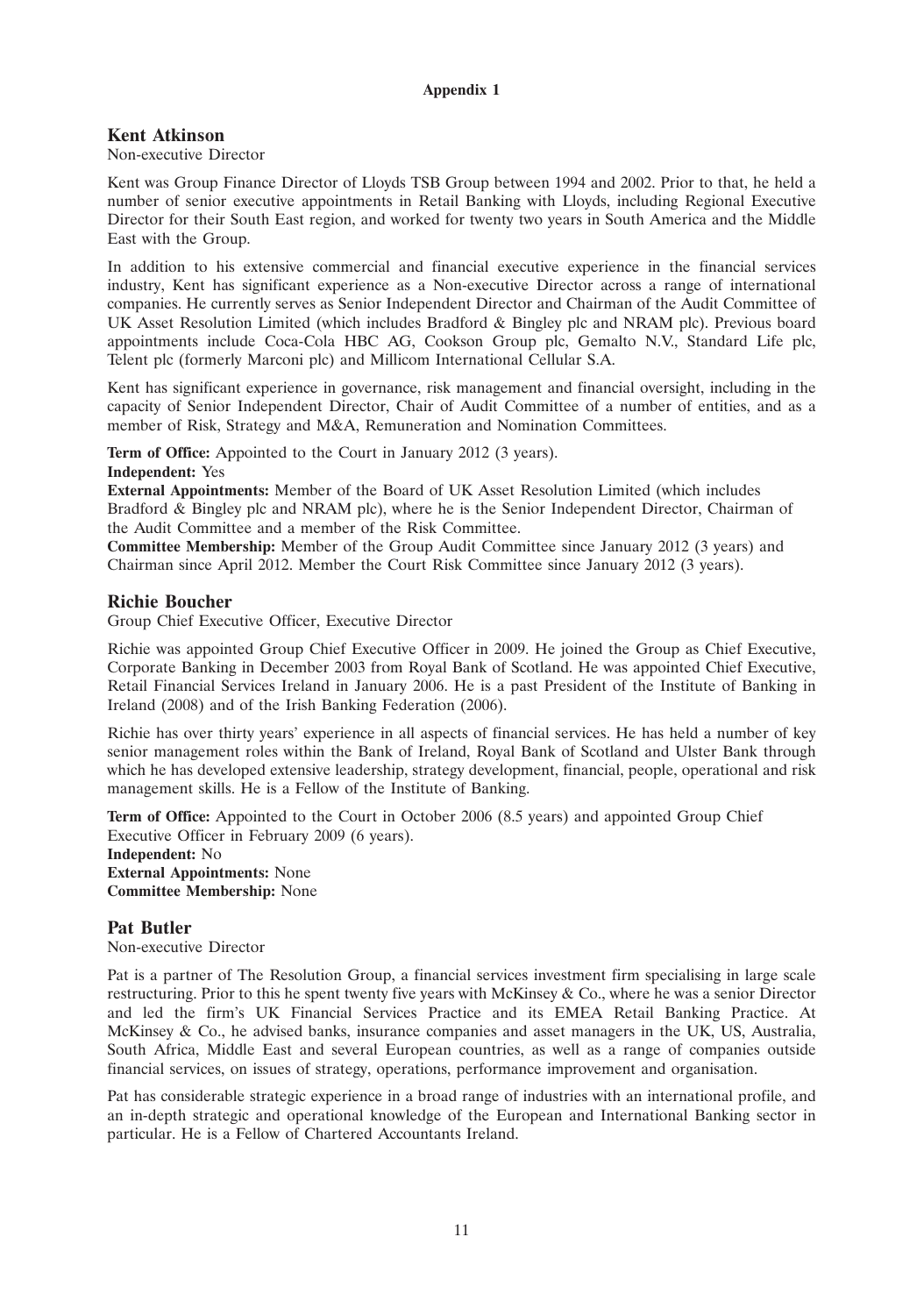**Term of Office:** Appointed to the Court in December 2011 (3 years) **Independent:** Yes

**External Appointments:** Chairman of the Investment Committee of British Business Bank and Director of its commercial arm, British Business Bank Investments Ltd. Director of Hikma Pharmaceuticals plc and Governor of the British Film Institute.

**Committee Membership:** Member of the Group Nomination and Governance Committee and member of the Court Risk Committee since December 2011 (3 years). Member of the Group Remuneration Committee since October 2013 (1.5 years).

# **Patrick Haren**

Non-executive Director

Patrick is a former CEO of the Viridian Group, having joined Northern Ireland Electricity (NIE) in 1992 as Chief Executive. He previously worked with the ESB, including as Director- New Business Investment and also served as a board member of Invest Northern Ireland for a number of years.

Patrick is an experienced Chief Executive Officer who has gained extensive strategic, corporate development and transactional experience, having led the privatisation of NIE by IPO in 1993 and grown the business under the new holding company Viridian through 2000 to 2007, positioning the company as the market leader in independent electricity generation and supply in competitive markets in Ireland, North and South. Patrick was appointed to the board of Bank of Ireland (UK) plc in June 2012 where he also serves as Chair of the Remuneration Committee and a member of the Nomination Committee. He was awarded a knighthood in 2008 for services to the electricity industry in Northern Ireland. He is a member of the Institute of Directors (UK).

**Term of Office:** Appointed to the Court in January 2012 (3 years).

**Independent:** Yes

**External Appointments:** None

**Committee Membership:** Member of the Group Audit Committee and member of the Group Remuneration Committee since January 2012 (3 years).

# **Archie G Kane**

Governor

Archie retired from Lloyds Banking Group plc in May 2011, where he was Group Executive Director— Insurance and Scotland. Prior to that, he held a number of senior and general management positions with Lloyds Banking Group plc and TSB Bank plc. He was Chairman of the Association of British Insurers. He is a former member of the UK Takeover Panel, the Financial Services Global Competitiveness Group, the Insurance Industry Working Group and HM Treasury and the Financial Services Advisory Board— Government of Scotland. He is a member of TheCityUK Advisory Council.

Archie has extensive experience of the financial services industry, having spent more than twenty five years in various senior commercial, strategic and operational roles in Lloyds Banking Group plc and TSB Bank plc. He is a member of the Institute of Chartered Accountants Scotland (ICAS).

**Term of Office:** Appointed to the Court in June 2012. Appointed Governor on

29 June 2012 (2.5 years).

**Independent:** On appointment

**External Appointments:** None

**Committee Membership:** Chairman of the Group Nomination and Governance Committee and member of the Group Remuneration Committee from June 2012 (2.5 years).

# **Andrew Keating**

Group Chief Financial Officer, Executive Director

Andrew joined the Group in 2004, prior to which he held a number of senior finance roles with Ulster Bank, having qualified as a Chartered Accountant with Arthur Andersen. Prior to his appointment as Group Chief Financial Officer, Andrew held the role of Director of Group Finance.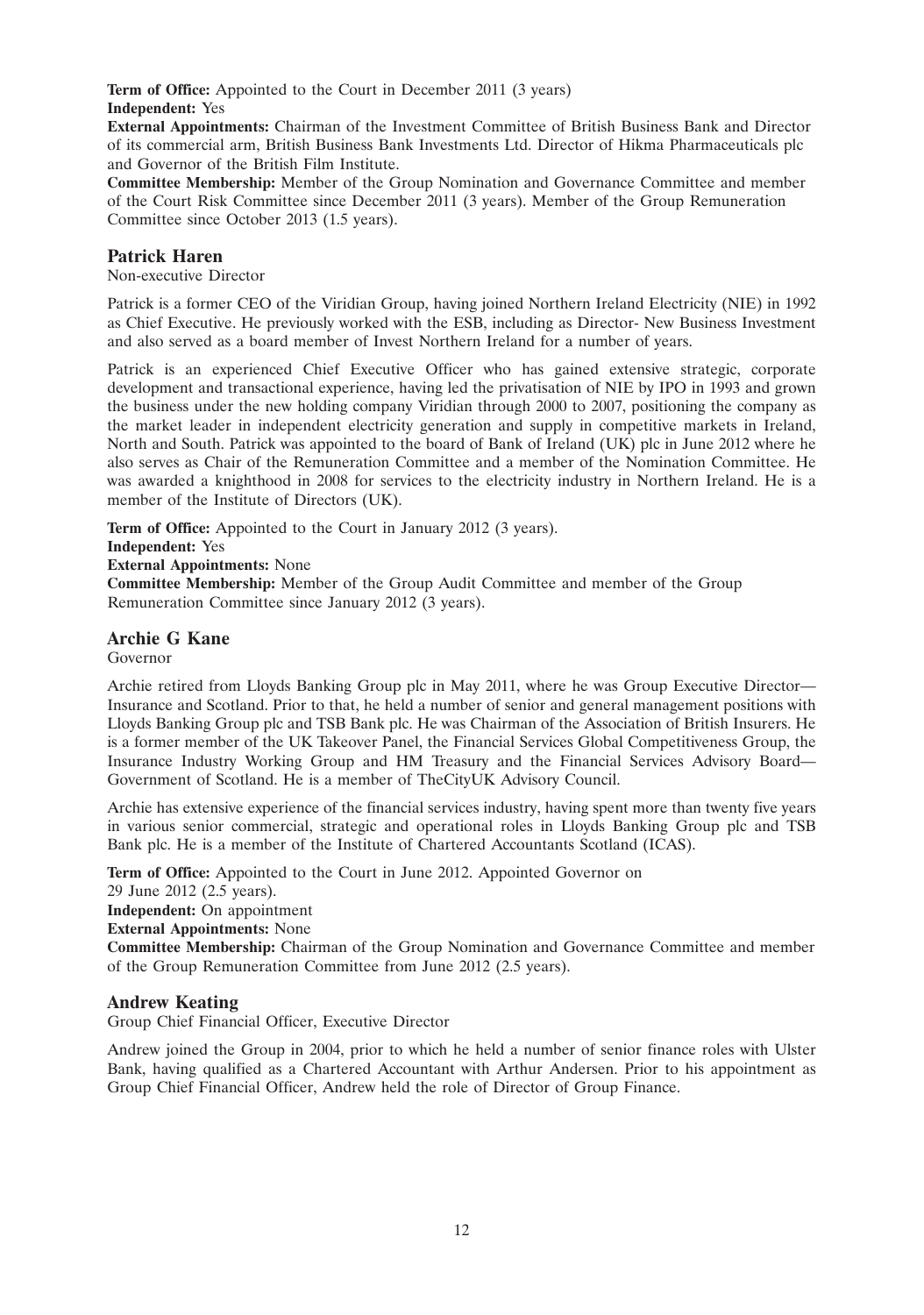Andrew is an experienced financial services professional who has held a number of senior finance roles in Bank of Ireland and Ulster Bank. He has in-depth knowledge of financial reporting and related regulatory and governance requirements. He is a Fellow of Chartered Accountants Ireland.

**Term of Office:** Appointed to the Court in February 2012 (3 years). **Independent:** No **External Appointments:** None **Committee Membership:** None

## **Patrick Kennedy**

Non-executive Director

Patrick was Chief Executive of Paddy Power plc from 2006 to 2014. He served as an Executive Director of Paddy Power plc since 2005 and a Non-executive Director since 2004, during which time he served as Chairman of the Audit Committee. He was a member of the Risk Committee of Paddy Power plc from 2006 to 2014. Prior to joining Paddy Power plc, Patrick worked at Greencore Group plc for seven years where he was Chief Financial Officer and also held a number of senior strategic and corporate development roles. Patrick also worked with KPMG Corporate Finance in Ireland and the Netherlands and as a strategy consultant with McKinsey  $\& Co.$  in London, Dublin and Amsterdam.

As an experienced Chief Executive Officer and Finance Director, Patrick has in-depth knowledge of international business, management, finance, corporate transactions, strategic development and risk management through his involvement in Paddy Power plc, Elan Corporation plc (where he was Chairman of the Leadership, Development and Compensation Committee and a member of the Transaction Committee), Greencore Group plc and McKinsey & Co. He is a Fellow of Chartered Accountants Ireland.

**Term of Office:** Appointed to the Court in July 2010 (4.5 years).

**Independent:** Yes

**External Appointments:** None

**Committee Membership:** Member of the Group Remuneration Committee and member of the Court Risk Committee since January 2011 (4 years). Member of the Group Nomination and Governance Committee since September 2014 (0.5 year).

# **Brad Martin**

Non-executive Director

Brad is Vice President, Strategic Investments, Fairfax Financial Holdings Limited, a publicly traded financial services holding company which, through its subsidiaries, is engaged in property and casualty insurance and reinsurance and investment management. Brad gained 11 years' experience with the Canadian Law Firm, Torys LLP, including a year on secondment to the Ontario Securities Commission, becoming a Partner in the firm in 1995. He has worked in a variety of senior roles in the Fairfax Financial Group and served on the boards of a number of companies in which Fairfax is a significant investor. He is the Chairman of Ridley Inc. and Resolute Forest Products Inc. and serves as a Director of Eurobank Ergasias SA. Previous Board appointments include HUB International Limited, Cunningham Lindsey Group Limited, Blue Ant Media, Odyssey Re Group Limited, Northbridge Financial Corporation, The Brick Limited and Chairman of Imvescor Restaurant Group Inc.

Brad is a highly qualified lawyer with strong experience in a legal professional firm and in-house with Fairfax Financial Holdings Limited. He has particular skills in the areas of corporate strategy, operations management, acquisitions, restructures, corporate finance, legal and corporate governance and people management. At the date of his appointment, Fairfax noted that it was pleased to have been able to nominate someone of Brad's calibre and experience as its nominee to the Court.

**Term of Office:** Appointed to the Court in July 2013 (1.5 years). **Independent:** For the purposes of the CBI Irish Code and the UK Code—No For the purposes of the NYSE Standards—Yes **External Appointments:** Chairman of Ridley Inc. and Resolute Forest Products Inc. Director of Eurobank Ergasias SA., where he is Chairman of the Nomination and Remuneration Committees and a member of the Audit and Risk Committees.

**Committee Membership:** None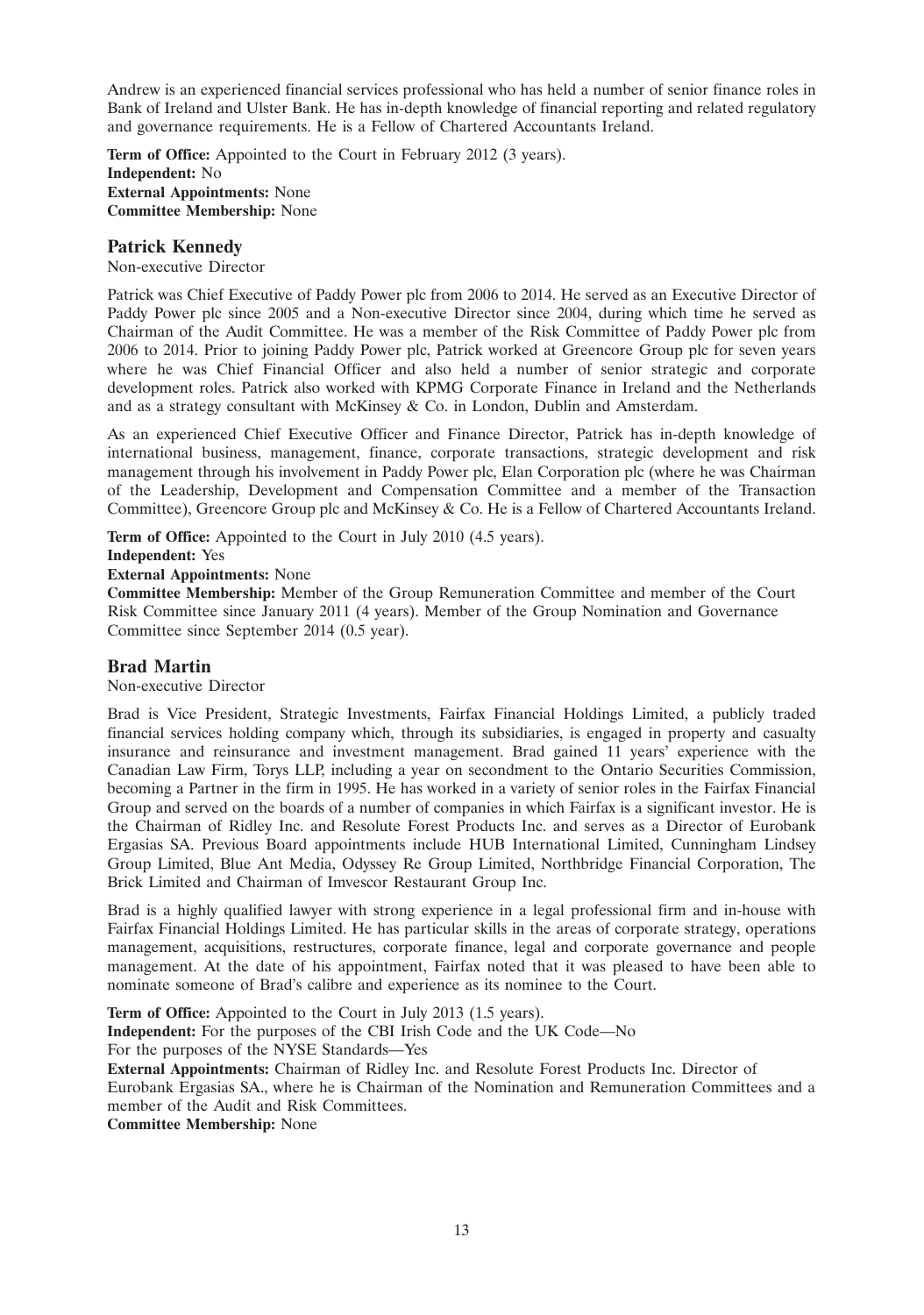# **Davida Marston**

Non-executive Director

Davida is a Non-executive Director of Liberbank S.A., where she is a member of the Nomination and Remuneration Committee and Mears Group plc (UK), where she chairs the Audit Committee. She is a former Director of a number of companies, including CIT Bank Limited, ACE European Group Limited and Europe Arab Bank plc. She was a member of the UK senior management team of Citigroup's UK Corporate Bank (1990-2003), which included a period as Regional Head UK and Ireland for the Banks and Securities business, and a senior manager at Bank of Montreal (1981-1990).

Davida has considerable financial services experience, both as an Executive and Non-executive Director and as Chair of Audit and Risk Committees in financial services companies. She has extensive non-executive experience with banking, life assurance and non-financial services companies.

**Term of Office:** Appointed to the Court in April 2013 (1.5 years).

#### **Independent:** Yes

**External Appointments:** Non-executive Director of Liberbank S.A., where she is a member of the Nomination and Remuneration Committees. Non-executive Director and Chair of the Audit Committee of Mears Group Plc.

**Committee Membership:** Member of the Group Audit Committee and member of the Court Risk Committee since April 2013 (1.5 years).

# **Patrick Mulvihill**

Non-executive Director

Patrick spent much of his career at Goldman Sachs, retiring in 2006 as Global Head of Operations covering all aspects of Capital Markets Operations, Asset Management Operations and Payment Operations. He previously held the roles of Co-Controller, Co-Head of Global Controller's Department, covering financial / management reporting, regulatory reporting, product accounting and payment services. He was also a member of the firm's Risk, Finance and Credit Policy Committees. Patrick is a Non-executive Director of International Fund Services (Ireland) Limited.

Patrick has over twenty years' experience of international financial services and has held a number of senior management roles based in London and New York with Goldman Sachs. As a result, he has an in depth knowledge of financial and management reporting, regulatory compliance, operational, risk and credit matters within a significant financial institution with an international focus. Patrick is a Fellow of Chartered Accountants Ireland.

**Term of Office:** Appointed to the Court in December 2011 (3 years).

**Independent:** Yes

**External Appointments:** Non-executive Director of International Fund Services (Ireland) Limited and Director of Beachvista Limited.

**Committee Membership:** Member of the Group Audit Committee and member of the Court Risk Committee since December 2011 (3 years).